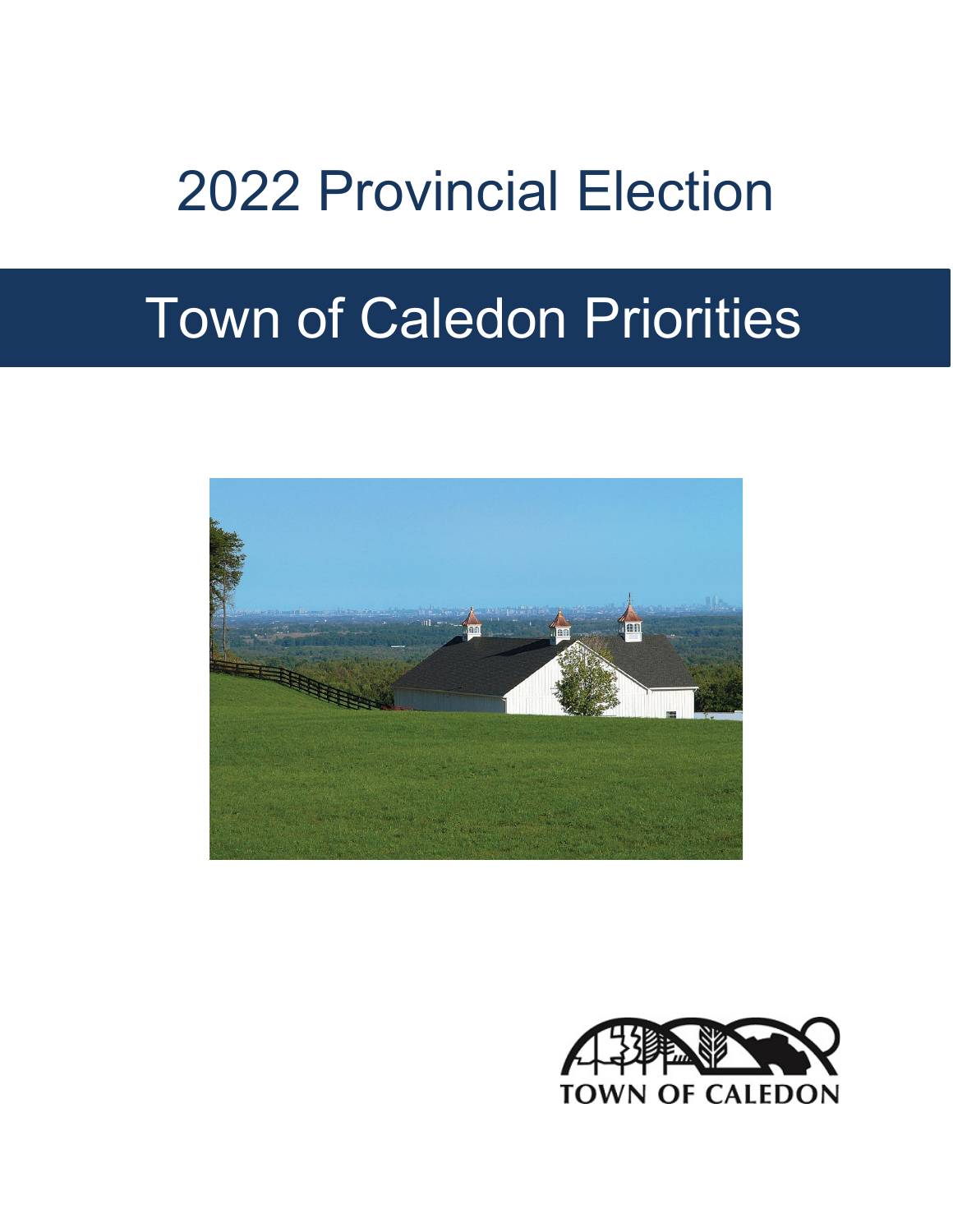# **CONTEXT**

### **The Town of Caledon is…**

- Approximately  $688$ km<sup>2</sup> of land area.
- Home to around 80,000 people and 30,000 jobs as of 2021.
- Home to over 3,200 businesses, 96% of which are small or mediumsized enterprises (1-99 employees).
- Expected to grow to over 300,000 residents and 125,000 jobs by 2051.

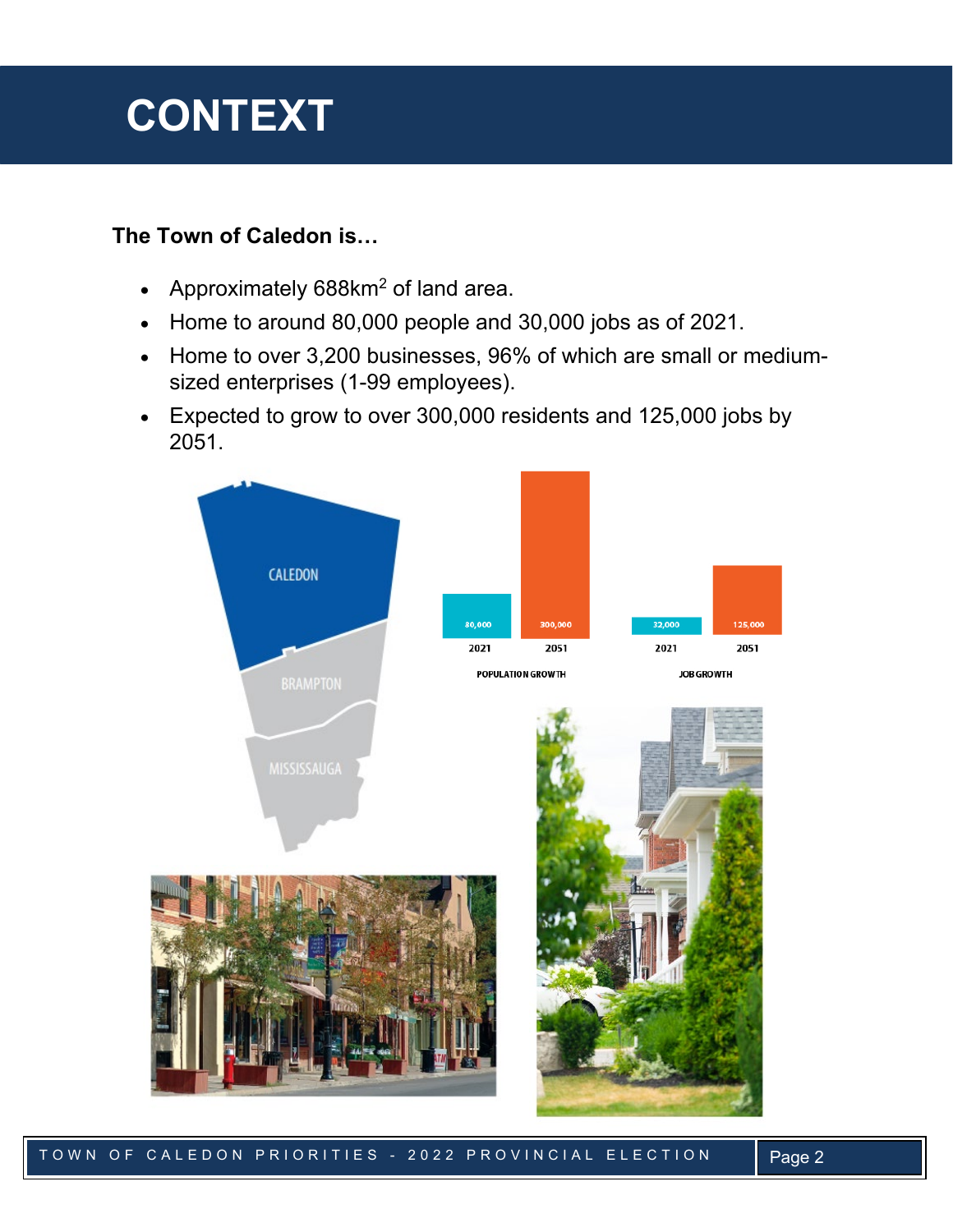# **CALEDON PRIORITIES**

### **The Town of Caledon looks to the next provincial government to…**



• Continue to support the Caledon-Vaughan GO Line business case to completion and include the rail service in the next Metrolinx Regional Transportation Plan Update with an in-service date of before 2041.

• Provide local municipalities equity in control of local planning matters with respect to growth, settlement areas and boundary expansions, transit areas and employment areas.



• Enact policies and legislation and deliver funding programs that support municipal action on climate change adaptation and mitigation and enable a low carbon transition.



• Commit to a provincial-municipal fiscal framework that is stable, sustainable and affordable for property taxpayers.



• Invest in public infrastructure such as roads, transit, active transportation and energy infrastructure that is low-carbon, climate adaptive, accommodates growth and supports healthy and safe communities.



• Accelerate the allocation of broadband funding and address broadband gaps ensuring affordable broadband rates of residents and businesses.



• Work with municipalities to advance policies and programs that expedite a full range of affordable rental, independent living and multi-storey housing options.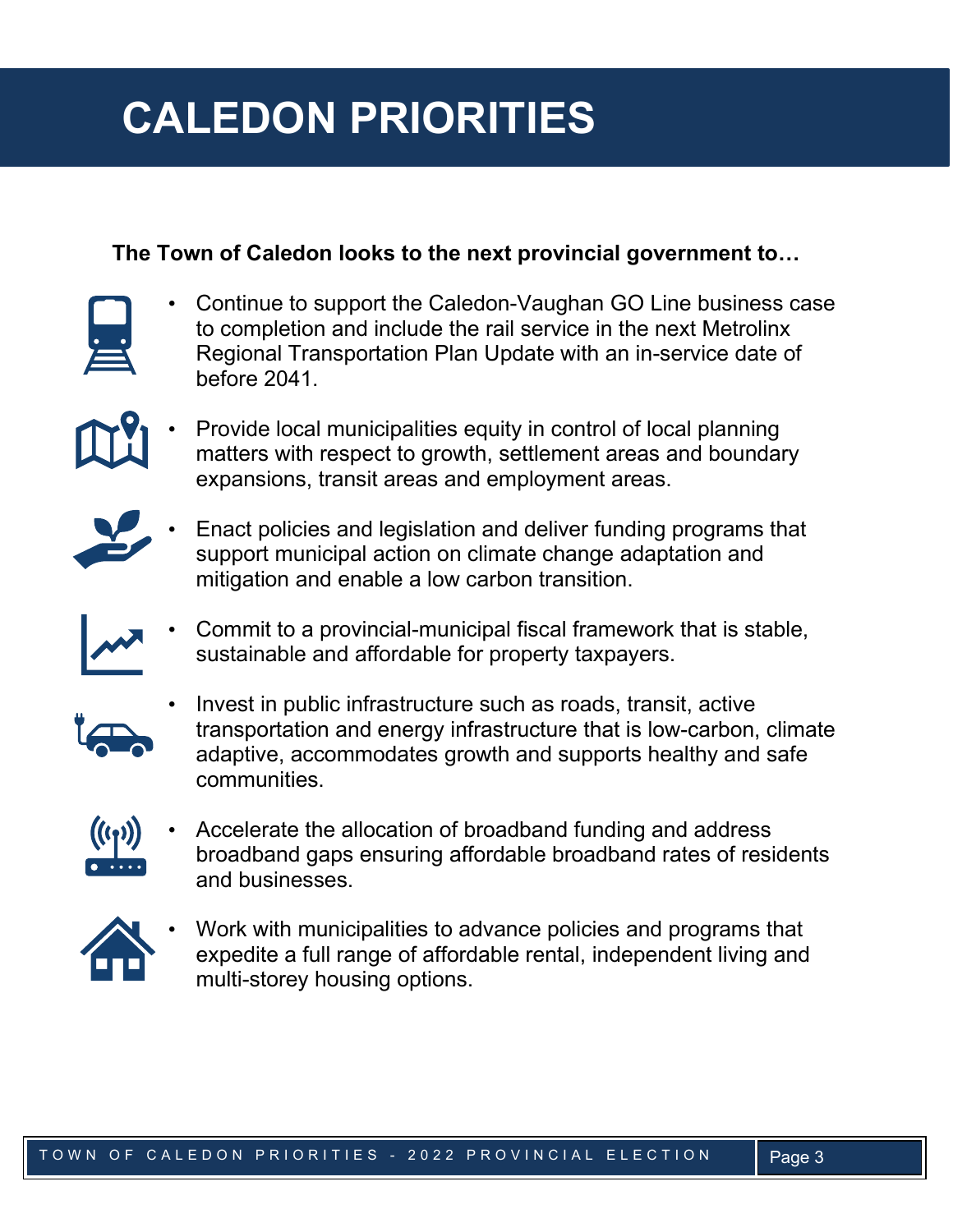# **CALEDON-VAUGHAN GO LINE**

**Continue to support the Caledon-Vaughan GO Line business case to completion and include the rail service in the next Metrolinx Regional Transportation Plan Update with an in-service date of before 2041.** 

### **Connecting Growing Communities to Downtown Toronto:**

The Caledon-Vaughan GO Line would connect Bolton and western Vaughan to Toronto with high-quality regional rail service, supporting planned growth, employment opportunities, and providing a sustainable alternative to driving. With Caledon expecting to grow from 80,000 people today, to over 300,000 by 2051, the time is now to start work on this critical transit link so that it can be operational in the 2030s.

### **How to Move This Project Forward:**

With massive amounts of growth coming to Caledon, continued provincial government support of the Caledon-Vaughan GO Line business case and inclusion of the rail service in the Metrolinx Regional Transportation Plan Update is needed to advance this essential project within the 2031-2041 timeframe.

### **Why This Project Now?**

Transit projects take a long time to plan and implement. Starting the planning process and negotiations with freight railways now means ensuring flexibility for its delivery in the 2030s. Additionally, demonstrating progress on advancing the Caledon-Vaughan GO Line supports transit-oriented growth at future station sites, in advance of the line opening. Finally, transportation is the largest source of greenhouse gas emissions (GHG) in Caledon. Having a low carbon transit system in place will increase sustainable mode shares, and be essential in meeting Provincial and local greenhouse gas reduction targets.

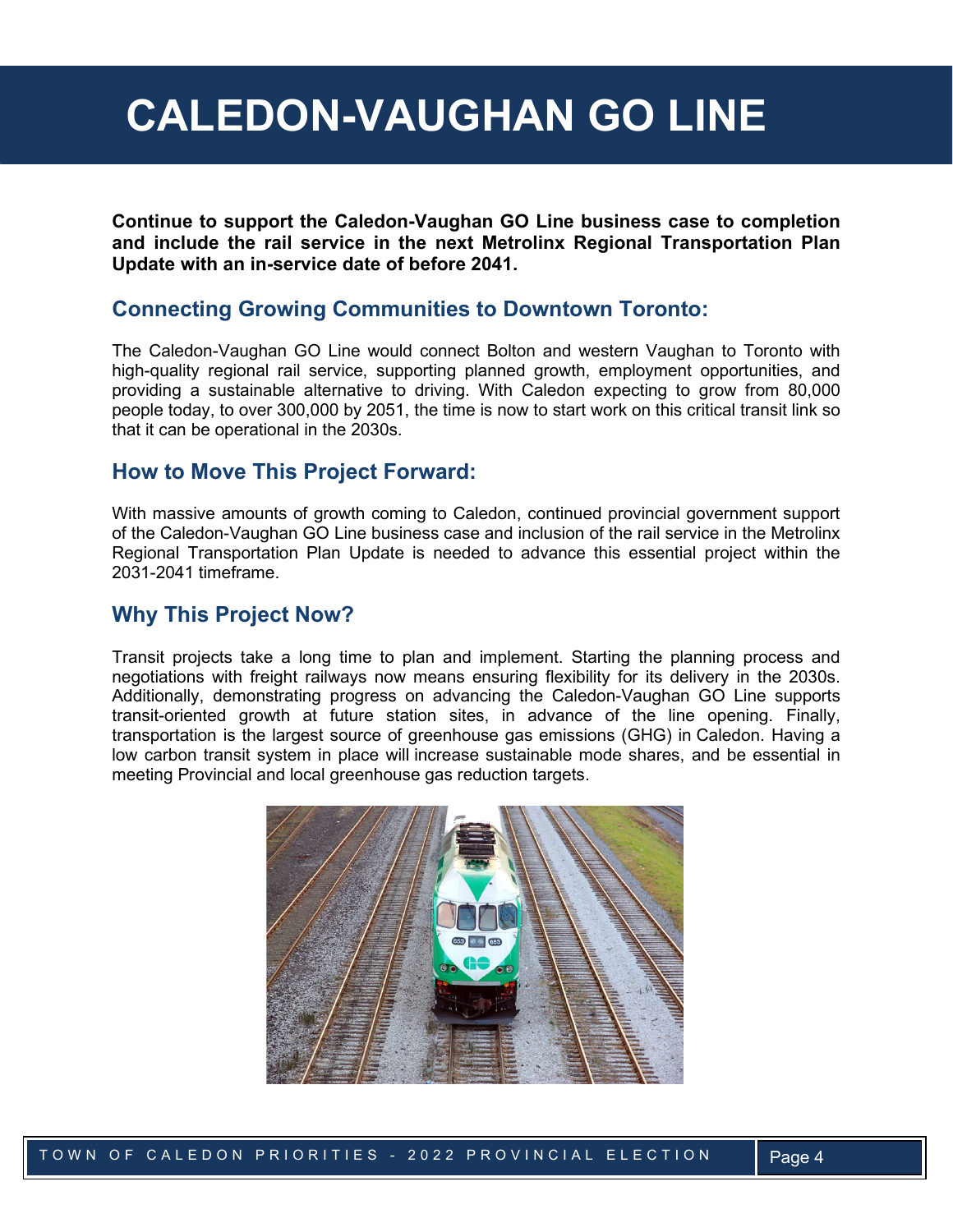# **LOCAL PLANNING EQUITY**

**Provide local municipalities equity in control of local planning matters with respect to growth, settlement areas and boundary expansions, transit areas and employment lands.**

### **Caledon Planning Caledon:**

Caledon is looking for equity in control of:

- local planning matters,
- the distribution of future growth allocations,
- identification of settlement areas and settlement area boundary expansions,
- Major Transit Station Areas, and
- identification of employment areas.

Local planning equity would allow Caledon to manage its own unique interest and to balance growth pressures with its rural population, protection of environmental sustainability and prime agricultural land.

#### **How to Move This Project Forward:**

Equity in control of local planning could be addressed most urgently through the support of Caledon's new Official Plan being created or further through establishing a new Growth Plan Sub-Area Chapter for Peel/Caledon.

### **Why This Project Now?**

The Region of Peel's level of control over local planning matters currently differs based on each municipality. As it stands, Caledon is the only area municipality in Peel that is subject to the Region's approval on boundary expansion as both Mississauga and Brampton's urban boundary is their municipal boundary. This inequity is creating a climate of undue influence and control. Regional Council has been able to influence Caledon planning matters, historically overturning decisions of Caledon Council, particularly with respect to growth and employment lands. The need for equitable planning for local municipalities in Peel is critical, especially for Caledon and as regional and local official plans are under review with 2051 plans to be established with Caledon proposed to grow substantially by 300,000 people and 125,000 jobs.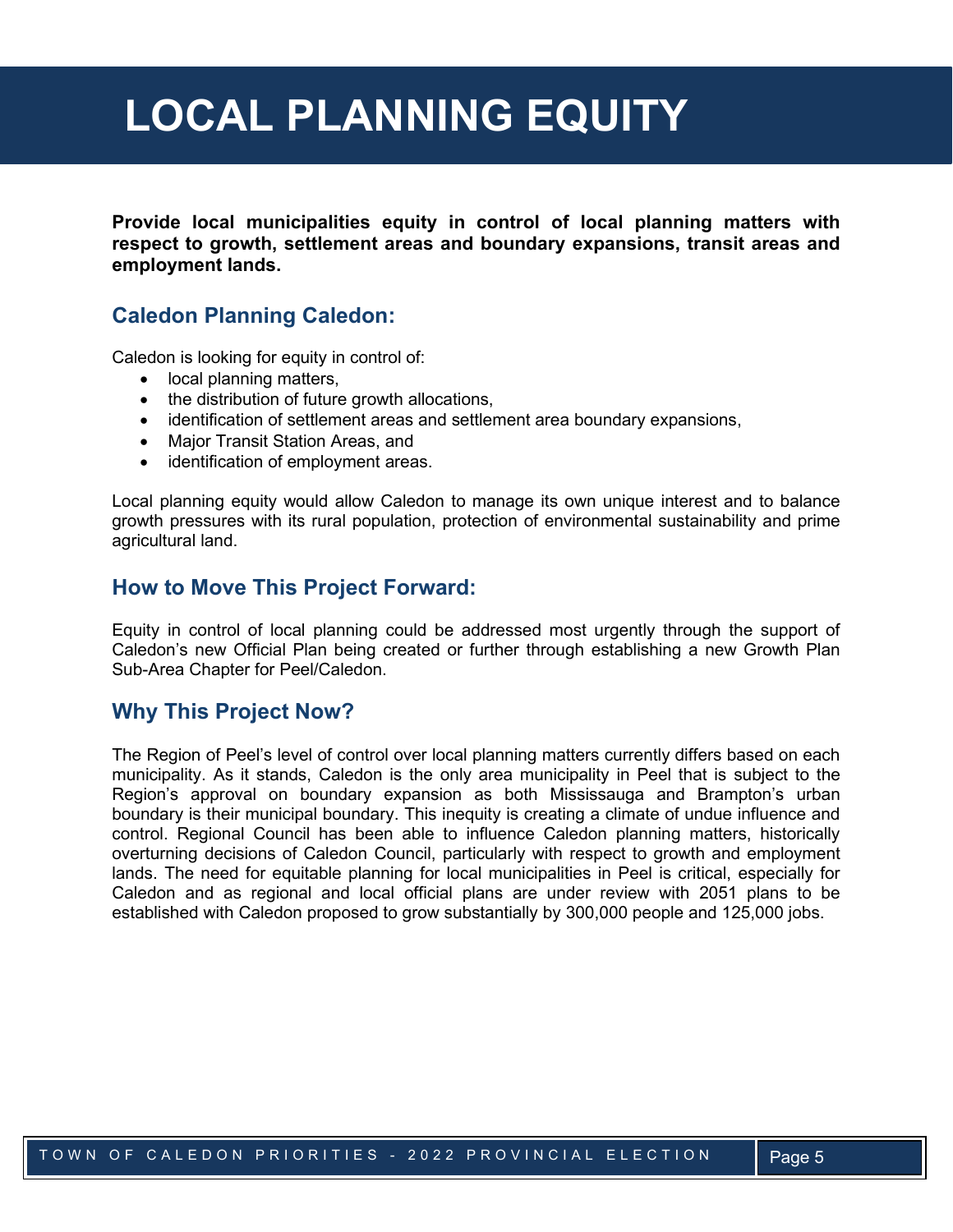## **CLIMATE CHANGE**

**Enact policies and legislation and deliver funding programs that support municipal action on climate change adaptation and mitigation and enable a low carbon transition.**

### **Addressing Climate Change:**

Municipalities, through agriculture, energy, transportation and other infrastructure, have direct or indirect influence over half of Canada's greenhouse gas (GHG) emissions. Working together governments at all levels and communities can build a more economically, socially and environmentally resilient future for communities by addressing mitigation - actions to reduce greenhouse gas emissions and improve energy efficiency; and adaptation - actions to prepare and respond to climate change impacts like flooding.

### **How to Move This Project Forward:**

Increase Provincial investment to build and maintain resilient infrastructure, to support communities to adapt to extreme heat and precipitation. In addition, provide funding and programs to electrify buildings and transportation and decarbonize energy infrastructure, including the electric grid. Furthermore, re-introduce requirements into the Ontario Building Code for electric vehicle charging infrastructure.

### **Why This Project Now?**

Climate change is an urgent crisis that impacts all corners of the globe, posing threats to the economy, human health, public safety, and natural systems. Its impacts have already been felt in Caledon through damage from flooding, ice storms, wind storms, and extreme heat. Caledon's future climate is projected to be warmer, wetter, and more unpredictable, all of which will have implications for residents, businesses, and the Town's own operations. The pressures of growth will continue to create challenges for Caledon to reduce greenhouse gas emissions and meet the demand to build and repair infrastructure and adapt to and mitigate the impacts of climate change.

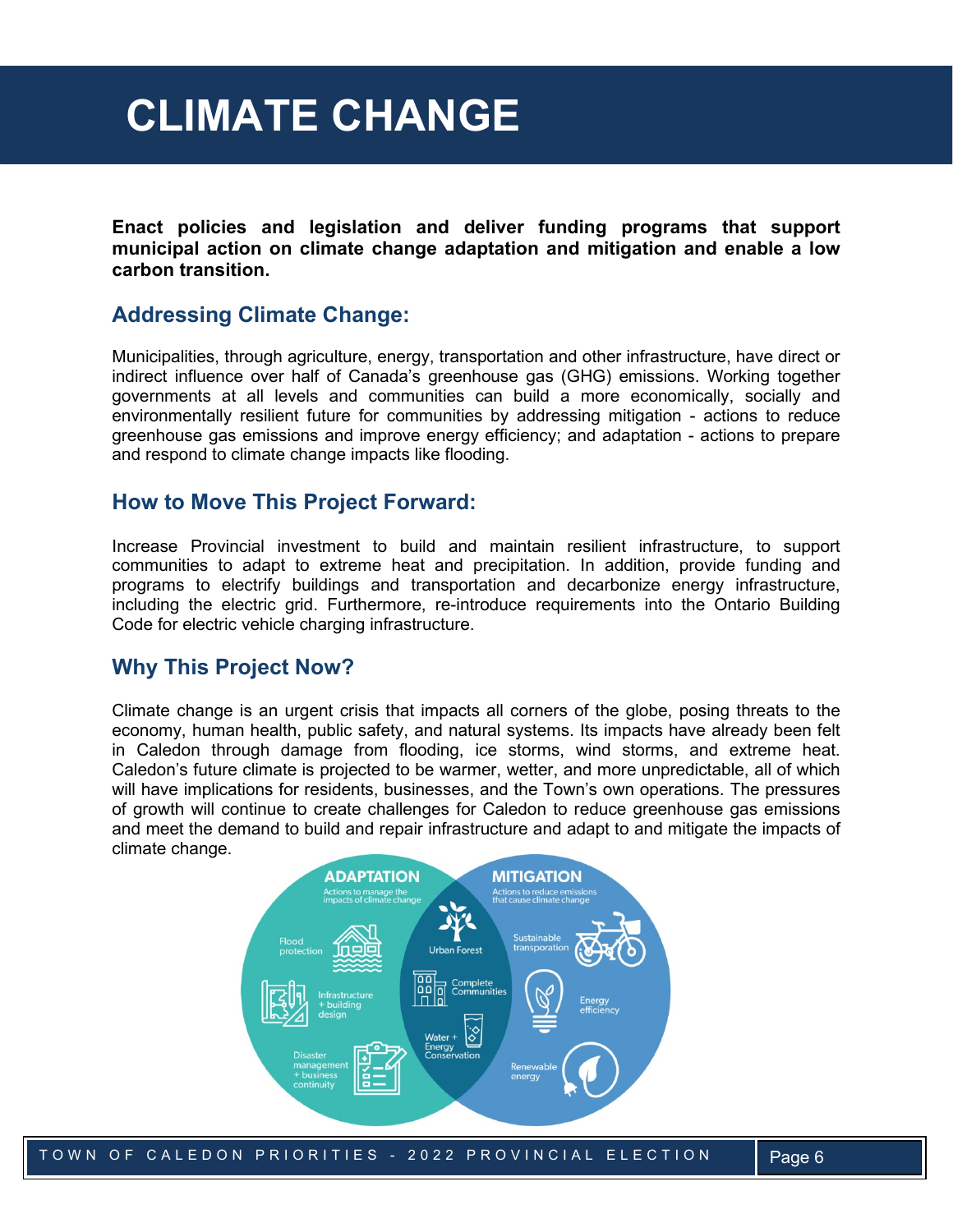### **FINANCE**

**Commit to a provincial-municipal fiscal framework that is stable, sustainable and affordable for property taxpayers.** 

### **Committing to Long-term Financial Sustainability:**

Municipalities deliver an array of provincial and municipal services that residents and businesses rely on. Fiscal pressures related to regional economic disparity, growth, infrastructure deficit, climate change and extreme weather, among others affect a municipality's ability to deliver services. The Province can help ensure municipalities have the funding to continue to provide such services and maintain access for residents and businesses now and in the future.

### **How to Move This Project Forward:**

While provincial asset management legislation helps to consider and plan for these future infrastructure needs, this will require associated long-term consistent funding sources, that are innovative, and considers approaches to investing in infrastructure beyond traditional methods. Work with municipalities to develop a framework for alternative and innovative financing tools to address the growth, infrastructure and climate change pressures facing municipalities. This could include stabilizing and increasing the Ontario Community Infrastructure Fund (OCIF) and the Ontario Municipal Partnership Fund (OMPF). A short and long-term action plan is needed to alleviate the pressure on municipalities, increasing quality of life and supporting economic development and tourism potential.

### **Why This Project Now?**

With the province directing Caledon to grow to over 300,000 people and 125,000 jobs over the next 30 years, a stable, sustainable and affordable fiscal framework is increasingly important to address fiscal pressures and keep property taxes manageable. Overtime municipal responsibilities and demand for service, and associated expenditures have increased more than that of municipal revenue, presenting a financial challenge to the provision of municipal services. Despite receiving federal and provincial funding to deliver cost-shared provincial services, municipalities rely primarily on own-source revenue, coming mainly from commercial, industrial, and residential property taxes and user fees for municipal services. The Province has access to many more financial tools than municipalities. How these provincial tools and sources of revenue can be used in the long-run to support and empower municipalities should be explored.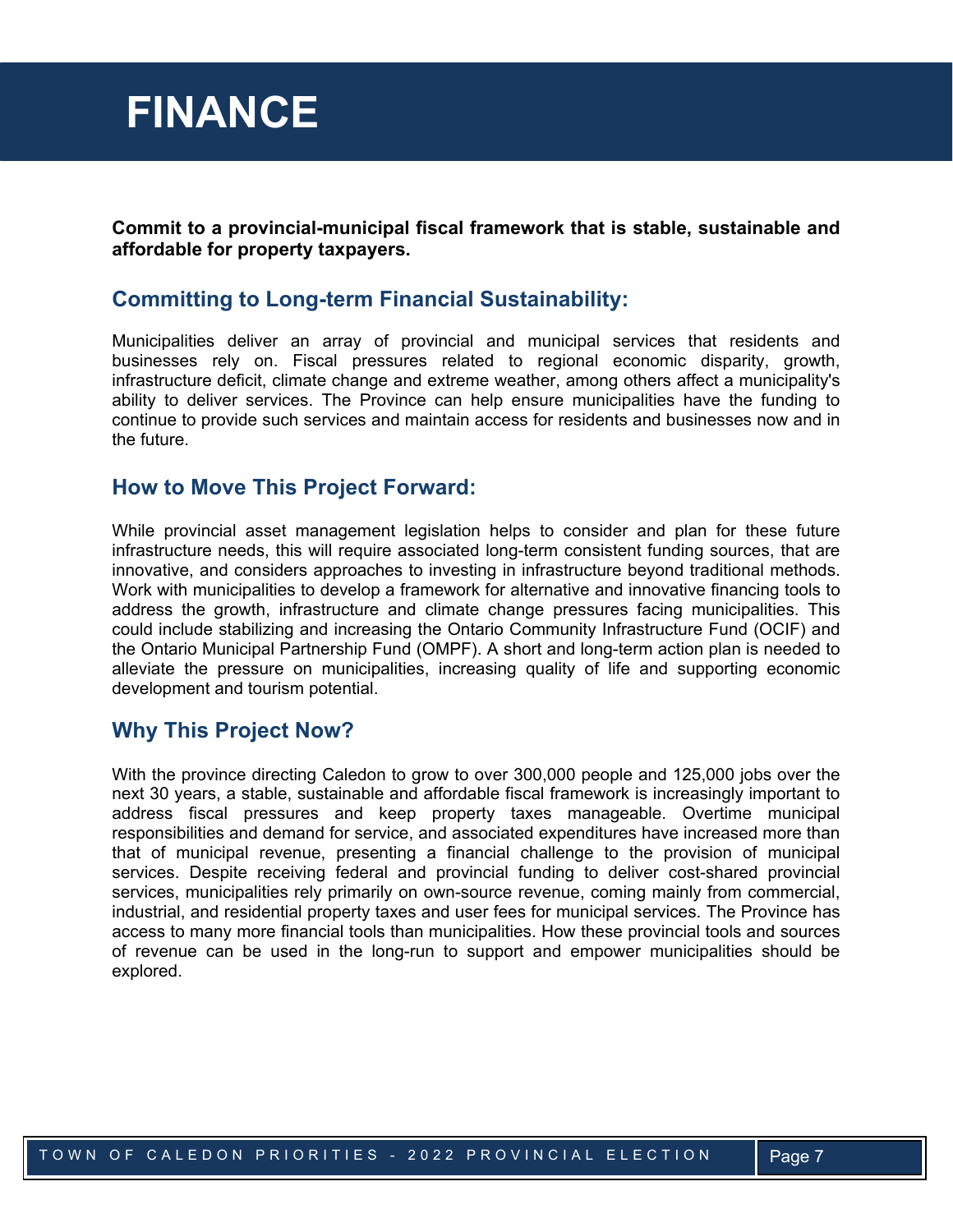## **INFRASTRUCTURE**

**Invest in public infrastructure such as roads, transit, active transportation and energy infrastructure that is low-carbon, climate adaptive, accommodates growth and supports healthy and safe communities.**

### **Supporting Growing and Healthy Communities:**

Infrastructure plays an important role in daily life and environmental impact, as well as contributes to the viability and success of local economic development and tourism. Investment in transportation, traffic calming, active transportation and energy infrastructure will help support the Province's reopening framework, growth, local tourism and economic development, reduce greenhouse gas emissions, manage the costly impacts of preparing infrastructure to withstand current and future extreme weather events, and increase road safety.

### **How to Move This Project Forward:**

Building, maintaining and expanding infrastructure requires investment from all levels of government. Increase funding for resilient transportation and low carbon energy infrastructure, healthy communities and active transportation such as trails. Aside from continuing to support the Caledon-Vaughan GO Line, investments in infrastructure should include the extension of Highway 427 to Highway 9 on provincial transportation plans and planning for low carbon transportation such as HOV lanes and electric vehicle charging infrastructure. Furthermore, implement traffic calming measures including speed limit reduction and a red-light camera to improve driver and pedestrian safety, such as at the intersection of Olde Base Line Road and Highway 10.

### **Why This Project Now?**

The long-standing infrastructure deficit of Ontario municipalities continues to increase significantly, especially when considering the challenges related to extreme weather and climate change. The pressures of growth will continue to create challenges for Caledon to meet the demand to build and repair infrastructure, attract and retain business, and adapt to and mitigate the impacts of climate change. Further, high traffic volumes, chronic speeding and increasing commercial vehicles are present a danger to all along various stretches of provincial highway in Caledon. Key transportation corridors, such as the extension of Highway 427 to Highway 9 paired with traffic calming measures need to be in place to accommodate population and employment growth in the Greater Toronto and Hamilton Area, building capacity for commercial transportation and relieving significant traffic on local roads. It is projected that the funding required to fulfill Caledon's infrastructure needs, which includes transportation and energy infrastructure, will exceed the financial capacity of the municipality or lead to exorbitant property taxes.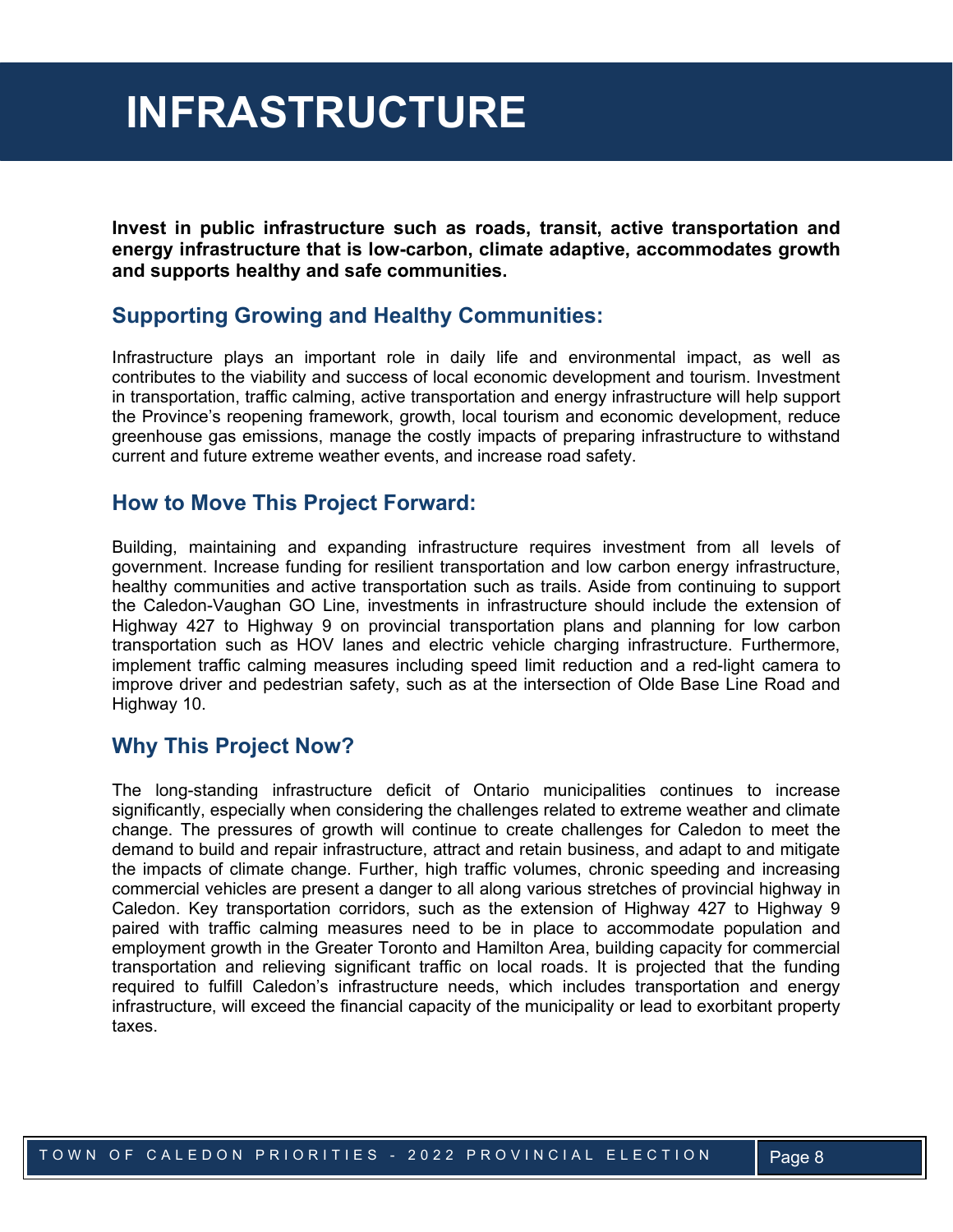# **BROADBAND**

**Accelerate the allocation of broadband funding and address broadband gaps ensuring affordable broadband rates of residents and businesses.**

### **Connecting Communities to High-Speed Internet:**

Allocating broadband funding brings residents and businesses one step closer to being connected to high-speed internet, supporting provincial priorities such as education, health care, and economic development, among social and environmental benefits as well.

### **How to Move This Project Forward:**

Both the Federal and Provincial governments have committed to broadband funding and addressing gaps. These commitments need to be delivered upon. Accelerate the roll out of provincial broadband funding and continue to advocate for the rollout of federal funding. Allocation of funding allows construction of fibre infrastructure to get underway. Where residents and businesses are not currently serviced and will not receive service through provincial programs, consult with municipalities and address the remaining gaps. There are opportunities to establish more accurate mapping and investigation of access to dark fibre.

### **Why This Project Now?**

Despite being part of the GTA, many rural, less populated areas continue to have limited or no high-speed internet. From an economic, environmental and social perspective, there is increasing reliance on people being able to access high-speed internet for work, school, and health care, among other areas. Internet access will continue to play an important role in Ontario's recovery from COVID-19.